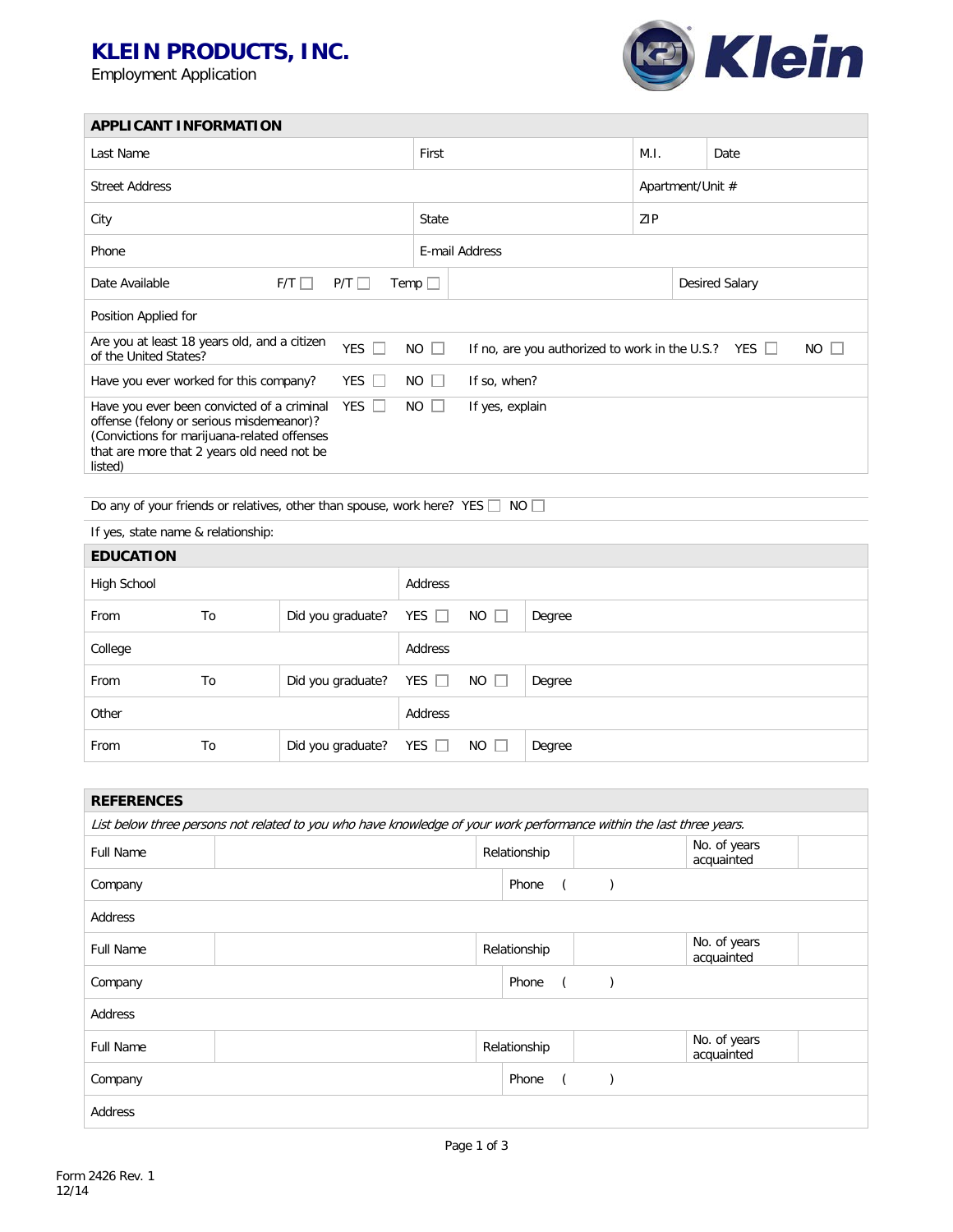## **KLEIN PRODUCTS, INC.**

Employment Application



| <b>REVIOUS EMPLOYMENT</b>                                                                |    |                        |                                       |                                             |                                      |  |  |
|------------------------------------------------------------------------------------------|----|------------------------|---------------------------------------|---------------------------------------------|--------------------------------------|--|--|
| Company                                                                                  |    |                        |                                       | Phone<br>$\mathcal{C}^{\prime}$<br>$\left($ |                                      |  |  |
| Address                                                                                  |    |                        |                                       | Supervisor                                  |                                      |  |  |
| Job Title                                                                                |    |                        | <b>Starting Salary</b>                | \$                                          | <b>Ending Salary</b><br>$\mathsf{S}$ |  |  |
| Responsibilities                                                                         |    |                        |                                       |                                             |                                      |  |  |
| From                                                                                     | To | Reason for Leaving     |                                       |                                             |                                      |  |  |
| YES $\Box$<br>$NO$ $\Box$<br>May we contact your previous supervisor for a reference?    |    |                        |                                       |                                             |                                      |  |  |
| Company                                                                                  |    |                        | Phone<br>$\left($<br>$\left( \right)$ |                                             |                                      |  |  |
| Address                                                                                  |    |                        | Supervisor                            |                                             |                                      |  |  |
| Job Title                                                                                |    |                        | <b>Starting Salary</b>                | \$                                          | <b>Ending Salary</b><br>$\sqrt{2}$   |  |  |
| Responsibilities                                                                         |    |                        |                                       |                                             |                                      |  |  |
| From                                                                                     | To | Reason for Leaving     |                                       |                                             |                                      |  |  |
| YES $\square$<br>$NO$ $\Box$<br>May we contact your previous supervisor for a reference? |    |                        |                                       |                                             |                                      |  |  |
| Company                                                                                  |    |                        | Phone<br>$\left($<br>$\left( \right)$ |                                             |                                      |  |  |
| Address                                                                                  |    |                        | Supervisor                            |                                             |                                      |  |  |
| Job Title                                                                                |    | <b>Starting Salary</b> | \$                                    | <b>Ending Salary</b><br>$\sqrt{2}$          |                                      |  |  |
| Responsibilities                                                                         |    |                        |                                       |                                             |                                      |  |  |
| From                                                                                     | To | Reason for Leaving     |                                       |                                             |                                      |  |  |
| YES $\square$<br>$NO$ $\Box$<br>May we contact your previous supervisor for a reference? |    |                        |                                       |                                             |                                      |  |  |

### **LIST ANY SPECIALIZED TRAINING, APPRENTICESHIP OR SKILLS**

#### **DISCLAIMER AND SIGNATURE**

I certify that my answers are true and complete to the best of my knowledge.

If this application leads to employment, I understand that false or misleading information in my application or interview may result in my release.

Signature Date Date of the Contract of the Contract of the Contract of the Date Date of the Date of the Date of the Date of the Date of the Date of the Date of the Date of the Date of the Date of the Date of the Date of th